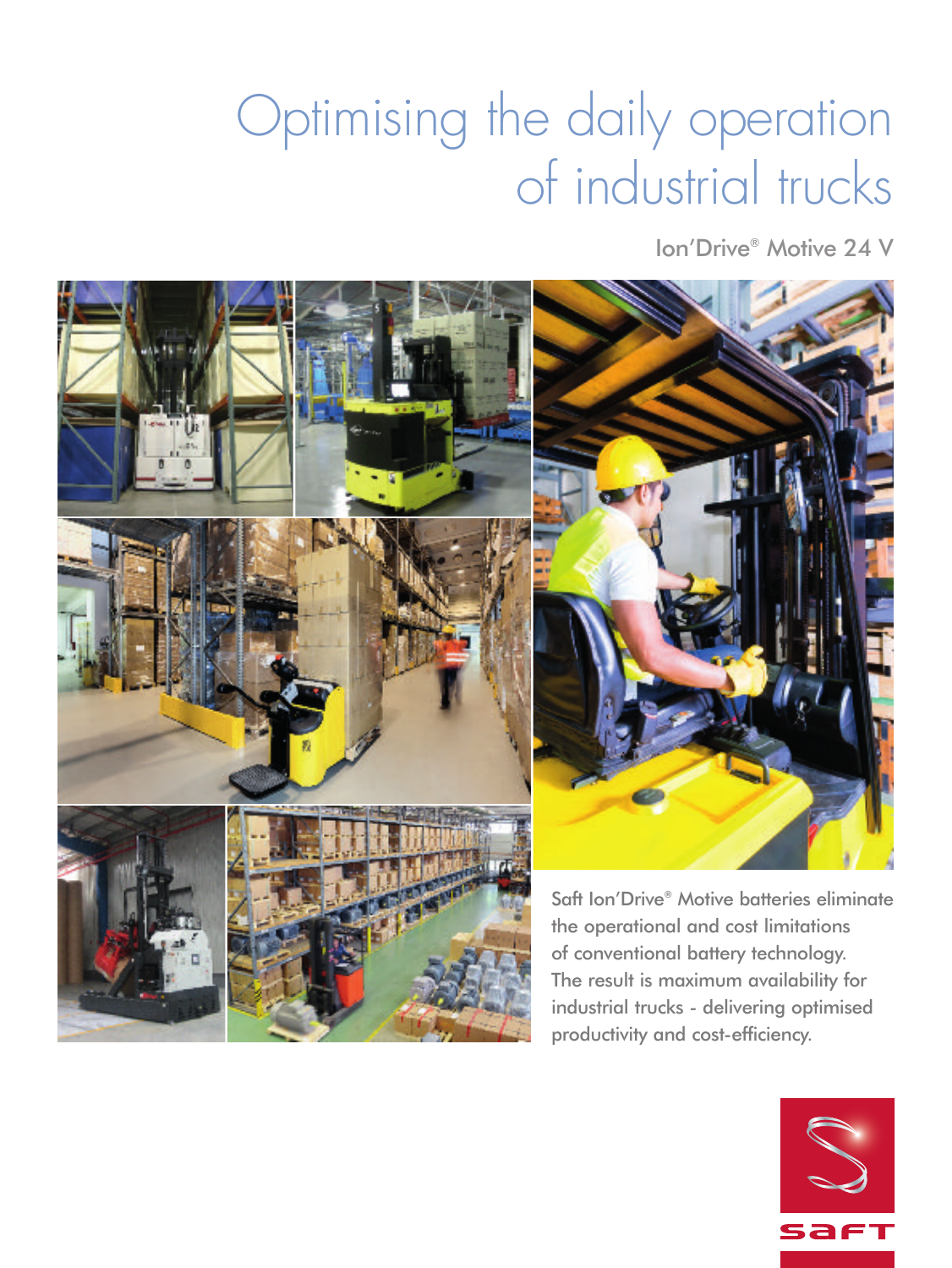## Saft Li-ion batteries: taking industrial trucks to the next level

### Ion'Drive® Motive 24 V – developed for materials handling applications

Saft has developed a Li-ion battery solution to offer the optimum combination of performance, reliability, and safety. With high cycling capability, fast charging and minimal maintenance it takes industrial truck performance to the next level.

Ion'Drive® Motive 24 V is available with capacities of 82 Ah, 164 Ah, 205 Ah and 410 Ah. The Ion'Drive® Motive 24 V range is engineered to meet industrial standards (IP rating, shock and vibrations, EMC…) and to deliver the performance required by forklift trucks. Each battery is equipped with

electronics for cell voltage monitoring and balancing, as well as temperature measurement to ensure complete safety in case of misuse or failure. CAN bus communication interfaces with the host vehicle, supplying accurate battery data that facilitates fleet management.

Numerous customer applications rely on Saft's Ion' Drive® Motive 24 V batteries. They help end-users limit maintenance, infrastructure costs and energy consumption. These all contribute to a reduced overall Total Cost of Ownership (TCO).

## Saft meets every Li-ion battery need from module to system to turnkey solution



| Battery System performances at + 25°C / + 77°F  | 82 Ah                                       | 164 Ah | 205 Ah          | 410 Ah |
|-------------------------------------------------|---------------------------------------------|--------|-----------------|--------|
| Voltage window (V)                              | $16,8 - 26,6$                               |        |                 |        |
| <b>Nominal Voltage (V)</b>                      | 23,1                                        |        |                 |        |
| <b>Typical Capacity (C5) (Ah)</b>               | 82                                          | 164    | 205             | 410    |
| <b>Typical Energy (Wh)</b>                      | 1894                                        | 3788   | 4736            | 9471   |
| Charging time <sup>[1]</sup>                    | 1h30                                        | 1h30   | 1h30            | 2h30   |
| Dimensions in mm (LxWxH)                        | 648 x 156 x 627                             |        | 718 x 210 x 624 |        |
| Weight (kg)                                     | 51                                          | 71     | 110             | 151    |
| <b>Standards compliance</b>                     |                                             |        |                 |        |
| IP Protection, cell safety, shock and vibration | IP65, UL1642, UN 3480 Class 9, DIN EN 60068 |        |                 |        |

*(1) with appropriate charger*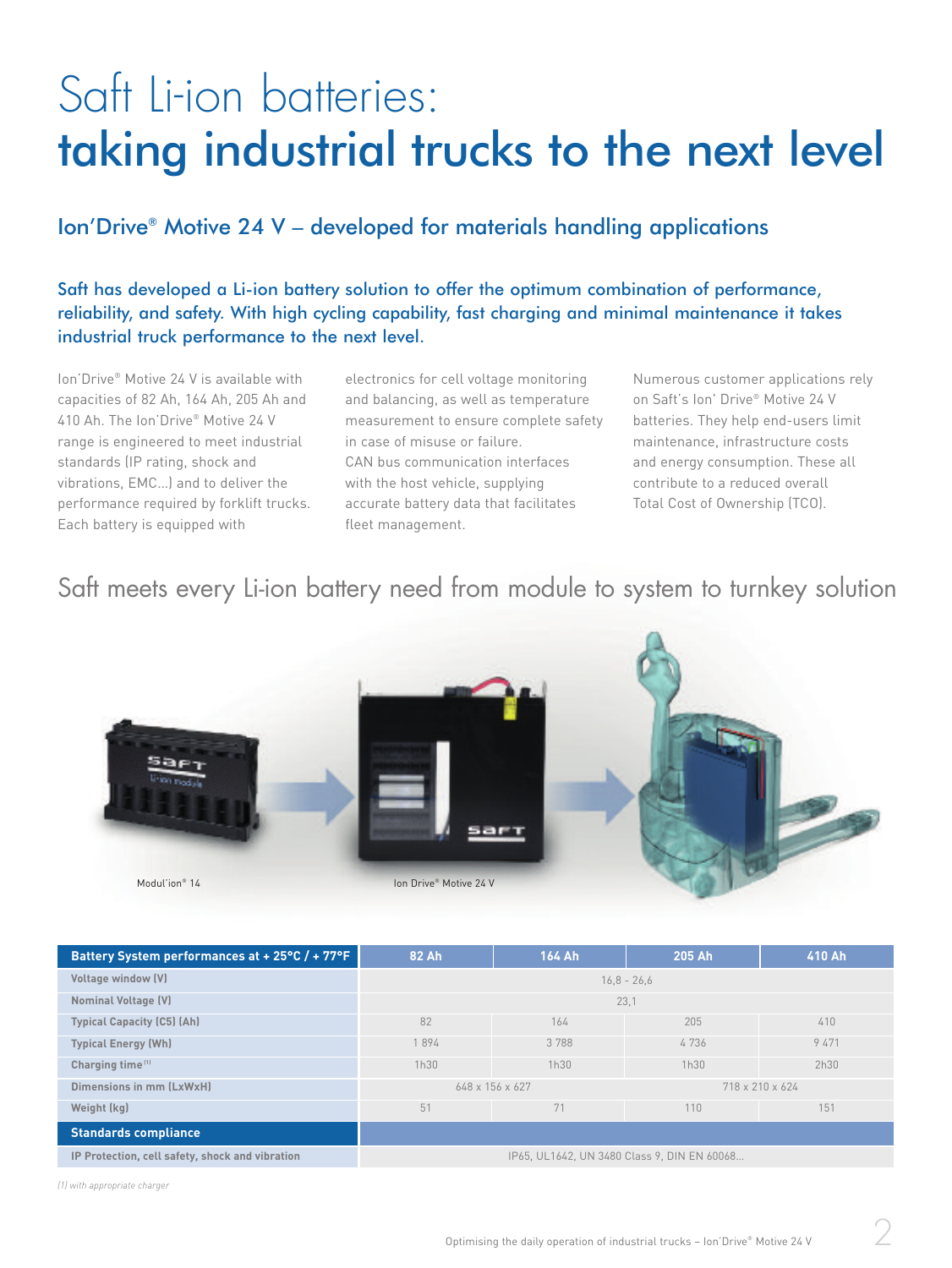## Finding a better way to power critical materials handling equipment



### Never stop moving forward for maximum availability and lower environmental impact

Electric forklift trucks and Automated Guided Vehicles (AGVs) are vital for modern business life. Everywhere from production lines, to the food industry, distribution centres and even medical and pharmaceutical sites, they keep goods and products moving, with maximum efficiency and safety.

Industrial trucks are frequently required to operate 24/7, often in cold storage conditions. They need onboard batteries capable of delivering exceptional performance and reliability over a long service life – a challenge beyond the capability of traditional lead-acid batteries.

The biggest concerns of forklift fleet managers are the time, trouble and cost involved in the constant need for battery swapping as well as the risk of battery damage due to incorrect maintenance that can lead to premature and expensive battery replacement.



### Li-ion batteries ensure peace of mind and save costs

Saft understands that companies using electric industrial trucks need to reduce their operating costs while increasing productivity. Minimizing their environmental impact is also a major objective.

A perfect battery fit - from the smallest pallet truck to heavy-duty lift trucks

Forklift truck Es Rider Pedestrian truck Heavy burden carrier Towing vehicle Automated Guided Vehicle  $\sim$ o  $\overline{\phantom{0}}$ of the Common<br>Forktruck = to ehicle Low profile AGV Unit load vehicle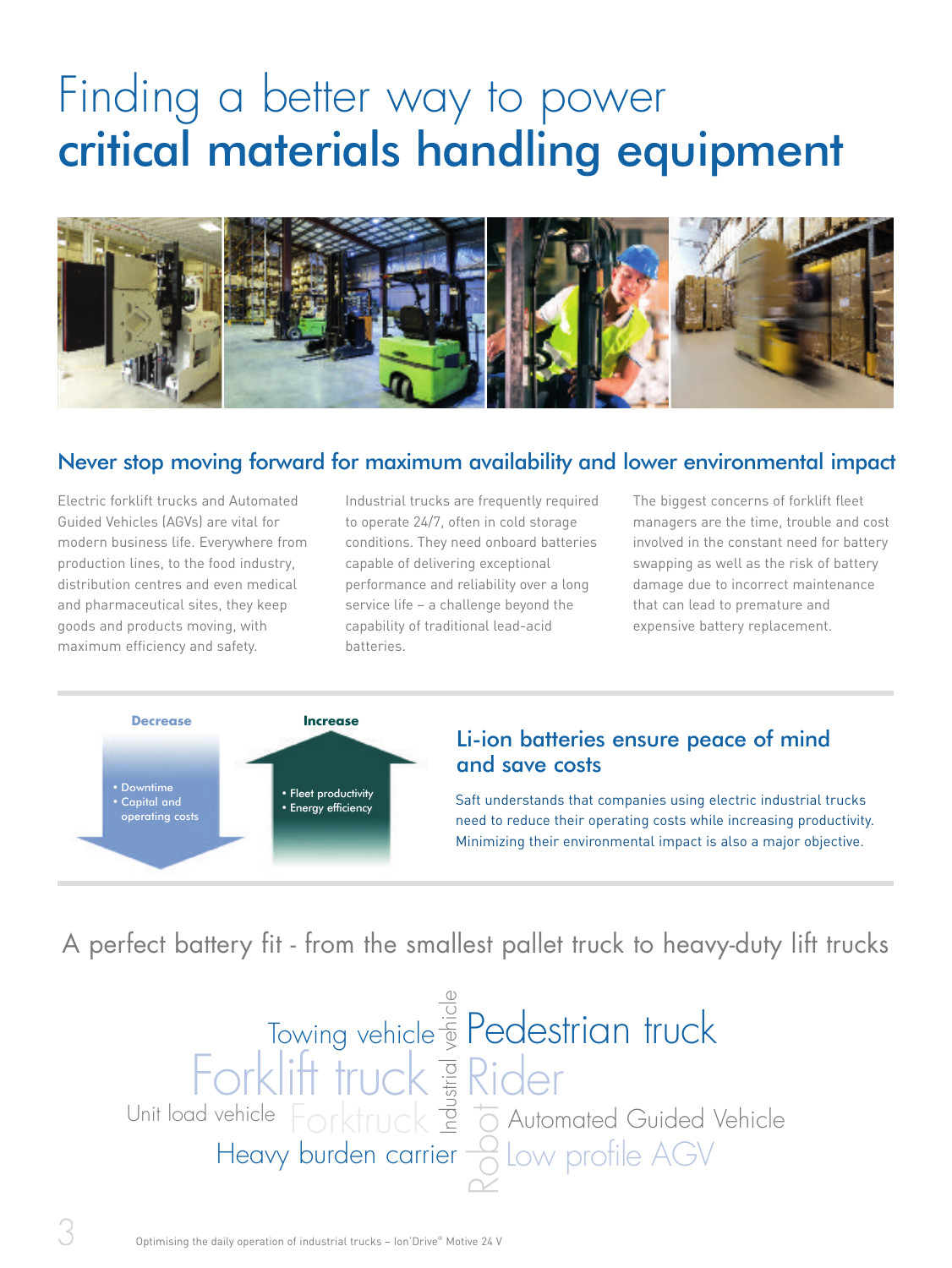## Keeping materials handling operations on the move



Saft Li-ion technology boosts the productivity of your industrial trucks fleet and helps you control your costs. It also reduces downtime and its associated costs and enables a cleaner and safer workplace for operator comfort.

- **Maintenance-free** design eliminates downtime for topping up with water and the associated labour costs. Sealed for life, Li-ion batteries do not release gas when charging, for a safer workplace and no need for a specially ventilated charging room.
- **High charging rate capability** enables the battery to be recharged between shifts and allows opportunity charging, both eliminating downtime for battery swapping and its infrastructure. With Li-ion, there is no need for two batteries per truck for multi-shift operation.
- **High energy density** makes it possible to pack twice the energy within the same battery box - for less frequent charging and greater driving range. Lightweight and more compact, Saft Li-ion technology enables the design of more ergonomic and manoeuvrable vehicles.

#### Continuous operation for two full-shifts Li-ion batteries are ideal for modern warehouse logistics





#### Innovative Li-ion technology – step change in performance

| <b>Characteristics</b>               | <b>Flooded lead acid battery</b>                        | <b>Saft Li-ion battery</b>       | <b>Saft Li-ion advantages</b>                           |
|--------------------------------------|---------------------------------------------------------|----------------------------------|---------------------------------------------------------|
| Fast charge                          | Not recommended                                         | 30% SOC in 20 min <sup>[1]</sup> | Opportunity charging possible                           |
| <b>Charging efficiency</b>           | 100% SOC in 8 h-12 h                                    | 100% SOC in 1h30 <sup>(1)</sup>  | Charge 4 times faster                                   |
| Cycle life<br>$[at 80\% DOD + 25°C]$ | 500-700 cycles                                          | 3 000 cycles                     | Last 5 times longer                                     |
| Periodic maintenance (water topping) | 3 to 6 months                                           | Not required                     | Maintenance cost savings                                |
| <b>Emissions when charging</b>       | Gassing                                                 | No gassing                       | No need for ventilation in the charging room            |
| Electronic management system         | Optional external system<br>(for optimized maintenance) | Embedded                         | Opportunity for data mining<br>and optimizing workflows |

*(1) Based on Saft li-ion 3,3 V and 41 Ah cell*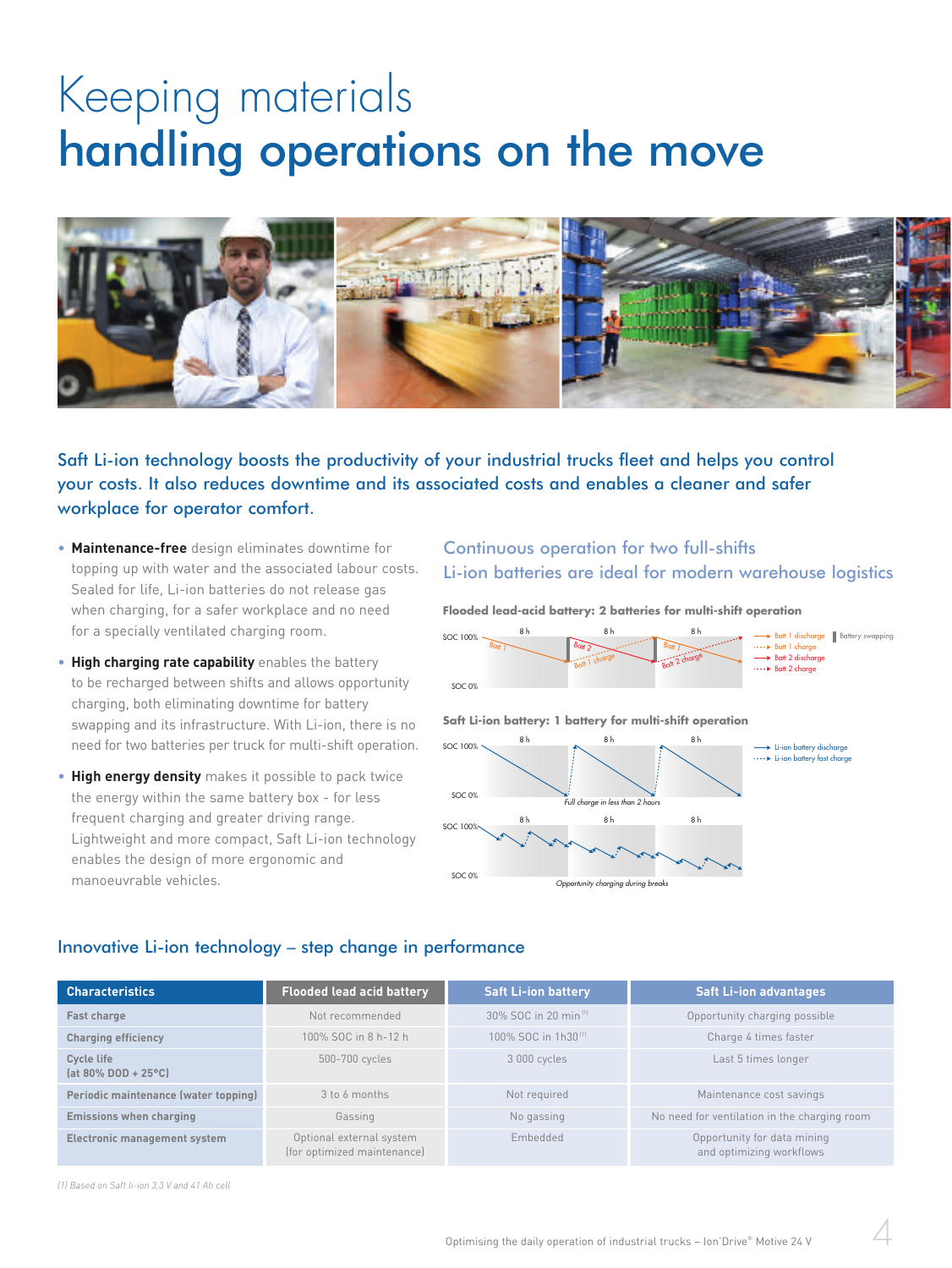

#### Lower battery and energy costs reduce environmental impact with Saft Li-ion batteries.

#### • **A longer service life**

With a cycle life 3 to 5 times longer than lead-acid batteries, Saft Li-ion batteries are suitable for all duty cycles including high cycling applications. A lead-acid battery would need to be 2 to 3 times larger in capacity or limited to 50% depth of discharge (DOD) to achieve a comparable life. Saft Li-ion offers greater cycle life than can reduce or even eliminate the need for battery replacement during a truck's service life.

#### • **Greater usable energy**

Saft's Li-ion battery can be fully charged and discharged without negative impact on its cycle life and available capacity. So, for the same duty cycle, a 205 Ah Saft Li-ion battery replaces a 340 Ah lead-acid battery meaning less energy cost for the same duty cycle. Or, with an equivalent capacity, Li-ion technology allows multi-shift operation on one full battery charge.

#### • **Better energy efficiency**

With Saft Li-ion batteries, electrochemical conversion of electrical energy takes place with an efficiency of 95-97%, while lead-acid battery energy efficiency is only around 70%-75%, as it is an aqueous based chemistry.

## Saft Li-ion battery technology delivers more usable energy than conventional chemistry



Saft's Li-ion battery, combining longer cycle life, greater depth of discharge and improved charging efficiency, delivers energy saving and reduced CO<sub>2</sub> emissions.